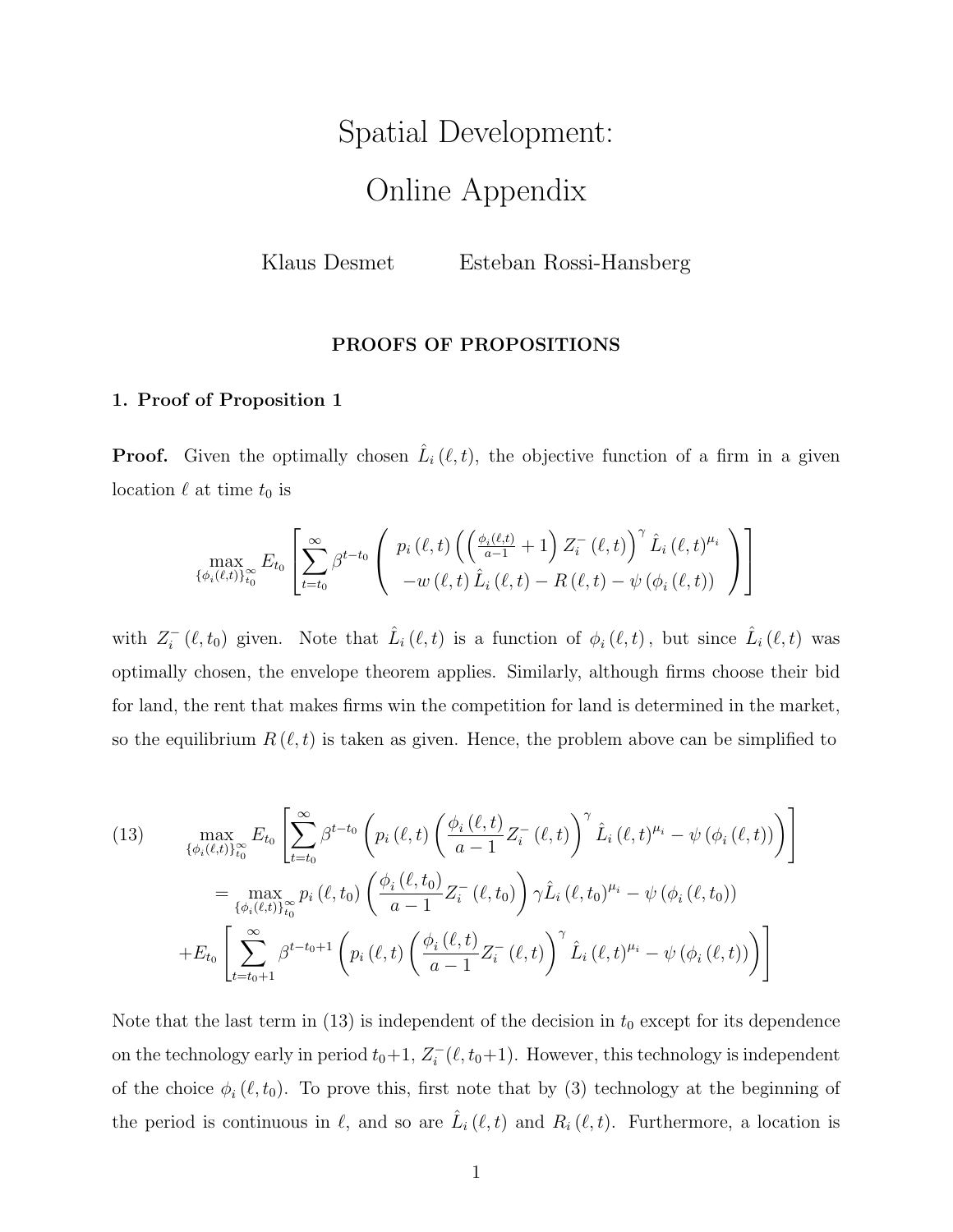small so it does not change  $p_i(\ell, t)$ . Since  $\lim_{\ell \to \ell'} s(\ell, \ell') = 1$  from above or below, (3) implies that if  $\ell = \arg \max_{r \in [0,1]} e^{-\delta |\ell - r|} Z_i^+$  $i_t^+(r, t_0)$  there exists an  $\ell'$  arbitrarily close to  $\ell$  such that  $\ell' = \arg \max_{r \in [0,1]} e^{-\delta |\ell - r|} Z_i^+$  $i^{+}(r, t_{0})$ . Hence,  $Z_{i}^{-}$  $\sum_{i}^{i} (\ell, t_0 + 1) = Z_i^+$  $i_t^{\dagger}(\ell', t_0)$  and so innovation decisions at  $\ell$  do not determine  $Z_i^ \int_{i}^{+} (\ell, t_0 + 1)$ , which implies that the last term in (13) does not depend on  $\phi_i(\ell, t_0)$ . Hence, to determine  $\phi_i(\ell, t_0)$ , maximizing (13) is equivalent to solving

$$
\max_{\phi_i(\ell,t_0)} p_i(\ell,t_0) \left( \frac{\phi_i(\ell,t_0)}{a-1} Z_i^-(\ell,t_0) \right)^{\gamma} \hat{L}_i(\ell,t_0)^{\mu_i} - \psi(\phi_i(\ell,t_0))
$$
\n
$$
= \max_{\phi_i(\ell,t_0)} \left( p_i(\ell,t_0) \left( \left( \frac{\phi_i(\ell,t_0)}{a-1} + 1 \right) Z_i^-(\ell,t_0) \right)^{\gamma} \hat{L}_i(\ell,t_0)^{\mu_i} - w(\ell,t_0) \hat{L}_i(\ell,t_0) - R(\ell,t_0) - \psi(\phi_i(\ell,t_0)) \right)
$$

which denotes current expected profits.  $\blacksquare$ 

#### 2. Proof of Proposition 2

**Proof.** The main part of the proof consists of showing that the solution to the problem of choosing labor and a technology levels, conditional on the result of Proposition 1 (which holds irrespective of uniqueness), exists and is unique. Proposition 1 in Rossi-Hansberg (2005) then implies that conditional on productivity  $Z_i^$  $i_{i}^{-}(\cdot,t)$ , all *i*, the allocation in period t is uniquely determined. Given the unique allocation in period  $t$ , which results in a pair of functions  $Z_i^+$  $i_t^+$  ( $\cdot$ , t), all i, equation (3) can be used to obtain a unique pair of functions  $Z_i^ \overline{z}_i^-(\cdot, t+1)$ , all *i*. Hence, given initial productivity functions  $Z_i^$  $i_{i}^{-}(\cdot,1)$ , for  $i \in \{M, S\}$ , the whole path of productivities and allocations exists and is unique, which proves the result.

So consider the problem<sup>1</sup>

$$
\max_{L_i(\ell,t),\phi_i(\ell,t)\geq 0} \Phi(\phi_i(\ell,t), L_i(\ell,t)) \equiv
$$
\n
$$
\max_{L_i(\ell,t),\phi_i(\ell,t)\geq 0} p_i(\ell,t) \left( \left( \frac{\phi_i(\ell,t)}{a-1} + 1 \right) Z_i(\ell,t) (\ell,t) \right)^{\gamma} L_i(\ell,t)^{\mu_i}
$$
\n
$$
-w(\ell,t) L - \psi(\phi_i(\ell,t))
$$

<sup>1</sup>We do not make explicit the dependence of  $\psi(\cdot)$  on  $w(\ell, t)$  since it is never used in the proof.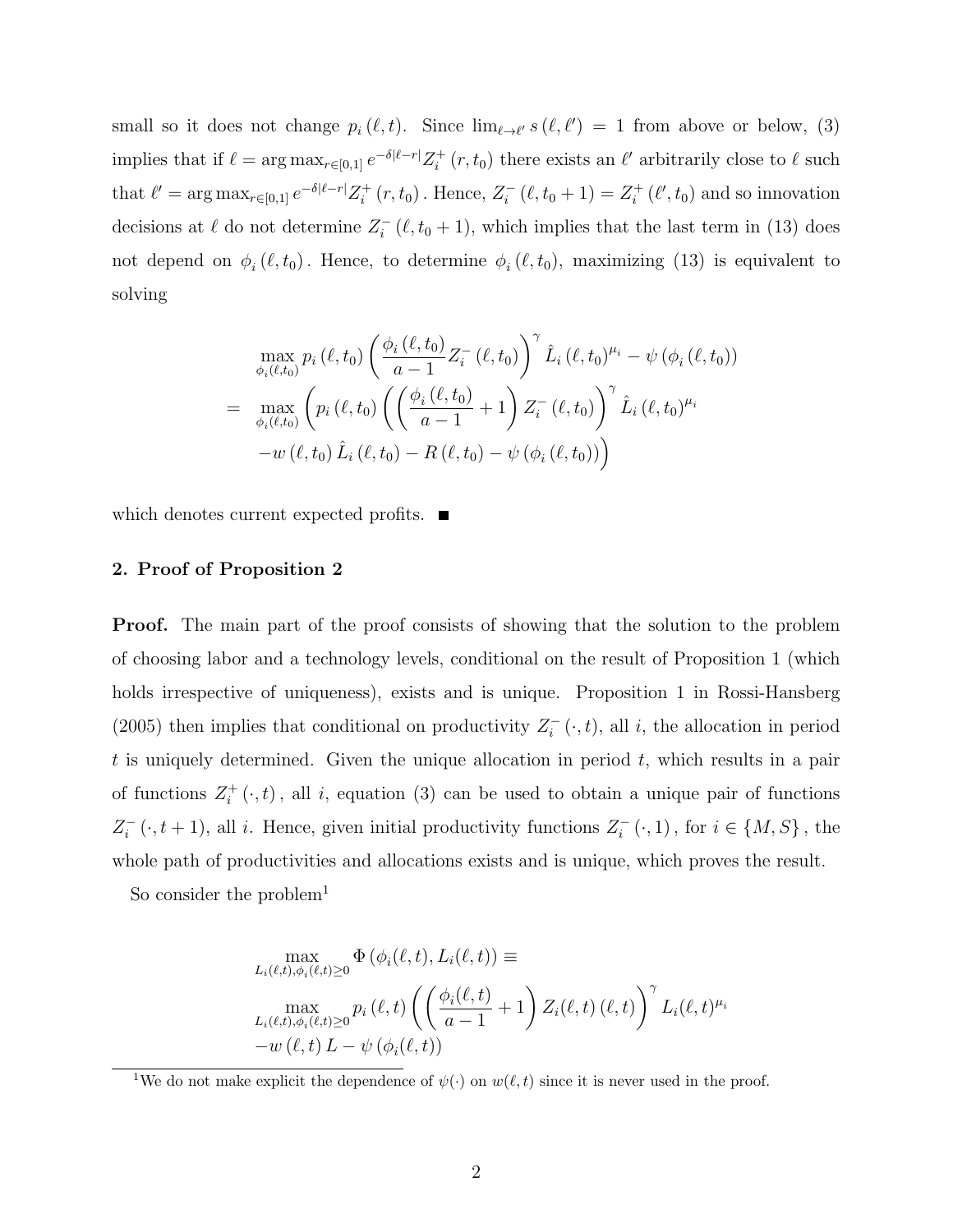for  $\gamma \in (0,1)$ . As in the text we keep the assumption that  $\psi'(\phi)$ ,  $\psi''(\phi) > 0$  and  $\mu_i \in (0,1)$ . The first order conditions of the problem are given by

$$
\Phi(\phi_i(\ell, t), L_i(\ell, t))_{\phi} = \frac{\gamma p_i(\ell, t)}{a - 1} Z_i(\ell, t)^{\gamma} \left(\frac{\phi_i(\ell, t)}{a - 1} + 1\right)^{\gamma - 1} L_i(\ell, t)^{\mu_i} \n- \psi'(\phi_i(\ell, t)) = 0, \n\Phi(\phi_i(\ell, t), L_i(\ell, t))_L = \mu_i p_i(\ell, t) Z_i(\ell, t)^{\gamma} \left(\frac{\phi_i(\ell, t)}{a - 1} + 1\right)^{\gamma} L^{\mu_i - 1} - w(\ell, t) = 0.
$$

The second order derivatives of the problem are given by

$$
\Phi(\phi_i(\ell, t), L_i(\ell, t))_{\phi\phi} = \frac{\gamma (\gamma - 1) p_i(\ell, t)}{(a - 1)^2} Z_i(\ell, t)^\gamma \left(\frac{\phi_i(\ell, t)}{a - 1} + 1\right)^{\gamma - 2} L_i(\ell, t)^{\mu_i} \n- \psi''(\phi_i(\ell, t)) < 0,
$$
\n
$$
\Phi(\phi_i(\ell, t), L_i(\ell, t))_{LL} = \mu_i (\mu_i - 1) p_i(\ell, t) Z_i(\ell, t)^\gamma \left(\frac{\phi_i(\ell, t)}{a - 1} + 1\right)^\gamma L_i(\ell, t)^{\mu_i - 2} < 0,
$$
\n
$$
\Phi(\phi_i(\ell, t), L_i(\ell, t))_{\phi L} = \Phi(\phi_i(\ell, t), L_i(\ell, t))_{L\phi} \n= \frac{\gamma \mu_i p_i(\ell, t)}{a - 1} Z_i(\ell, t)^\gamma \left(\frac{\phi_i(\ell, t)}{a - 1} + 1\right)^{\gamma - 1} L_i(\ell, t)^{\mu_i - 1} > 0.
$$

The problem above has a unique optimum if the Hessian is a negative-definite matrix. This is equivalent to the matrix having a negative determinant of the kth minor for k odd and positive determinant for k even. In the case above  $k = 1$  or 2. So the determinant for  $k = 1$ is just the second derivative with respect to any of the terms, both of which are negative. The determinant for  $k = 2$  is given by

$$
\Phi(\phi, L)_{\phi\phi} \Phi(\phi, L)_{LL} - \Phi(\phi, L)_{L\phi}
$$
\n
$$
= -\psi''(\phi) \mu_i (\mu_i - 1) p(\ell, t) Z(\ell, t)^\gamma \left(\frac{\phi}{a - 1} + 1\right)^\gamma L^{\mu_i - 2}
$$
\n
$$
+ \frac{\gamma (\gamma - 1) \mu_i (\mu_i - 1)}{(a - 1)^2} p(\ell, t)^2 Z(\ell, t)^{2\gamma} \left(\frac{\phi}{a - 1} + 1\right)^{2\gamma - 2} L^{2\mu_i - 2}
$$
\n
$$
- \frac{\gamma^2 \mu_i^2 p(\ell, t)^2}{(a - 1)^2} Z(\ell, t)^{2\gamma} \left(\frac{\phi}{a - 1} + 1\right)^{2\gamma - 2} L^{2\mu_i - 2}
$$